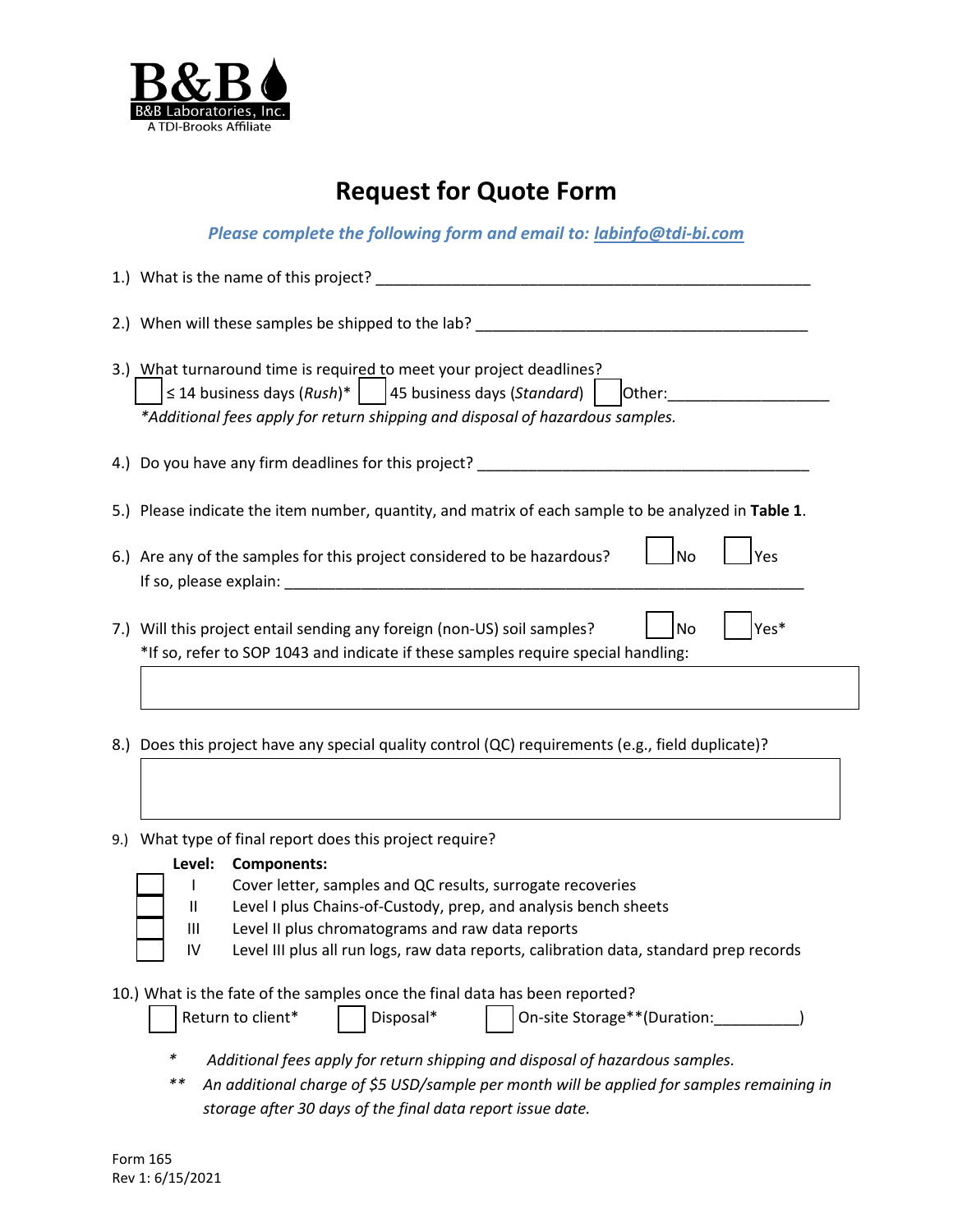

### 11.) To whom should the quote be sent?

| Name:                    |  |
|--------------------------|--|
| Company:                 |  |
| <b>Physical Address:</b> |  |
|                          |  |
| Phone:                   |  |

### 12.)To whom should the report be sent (if different than above)?

| Name:                    |  |
|--------------------------|--|
| Company:                 |  |
| <b>Physical Address:</b> |  |
|                          |  |
| Phone:                   |  |

### 13.) To whom should the invoice be sent (if different than above)?

| Name:                    |  |
|--------------------------|--|
| Company:                 |  |
| <b>Physical Address:</b> |  |
|                          |  |
| Phone:                   |  |

## 14.) Do you have any additional invoicing requirements?

| 15.) Is your organization eligible to utilize GSA pricing? $\Box$ No $\Box$ Yes |  |  |
|---------------------------------------------------------------------------------|--|--|
|                                                                                 |  |  |

- 16.) How will you be remitting payment?  $\vert$   $\vert$  ACH (preferred)  $\vert$   $\vert$  Credit Card (subject to 3.5% fee)
- 17.)Do you have any additional requirements, instructions, questions, comments, or concerns regarding this project?

| Form Completed By: |  | Date: |  |
|--------------------|--|-------|--|
|--------------------|--|-------|--|

*Please call (979) 693-3446 If you have any questions or would like additional information.*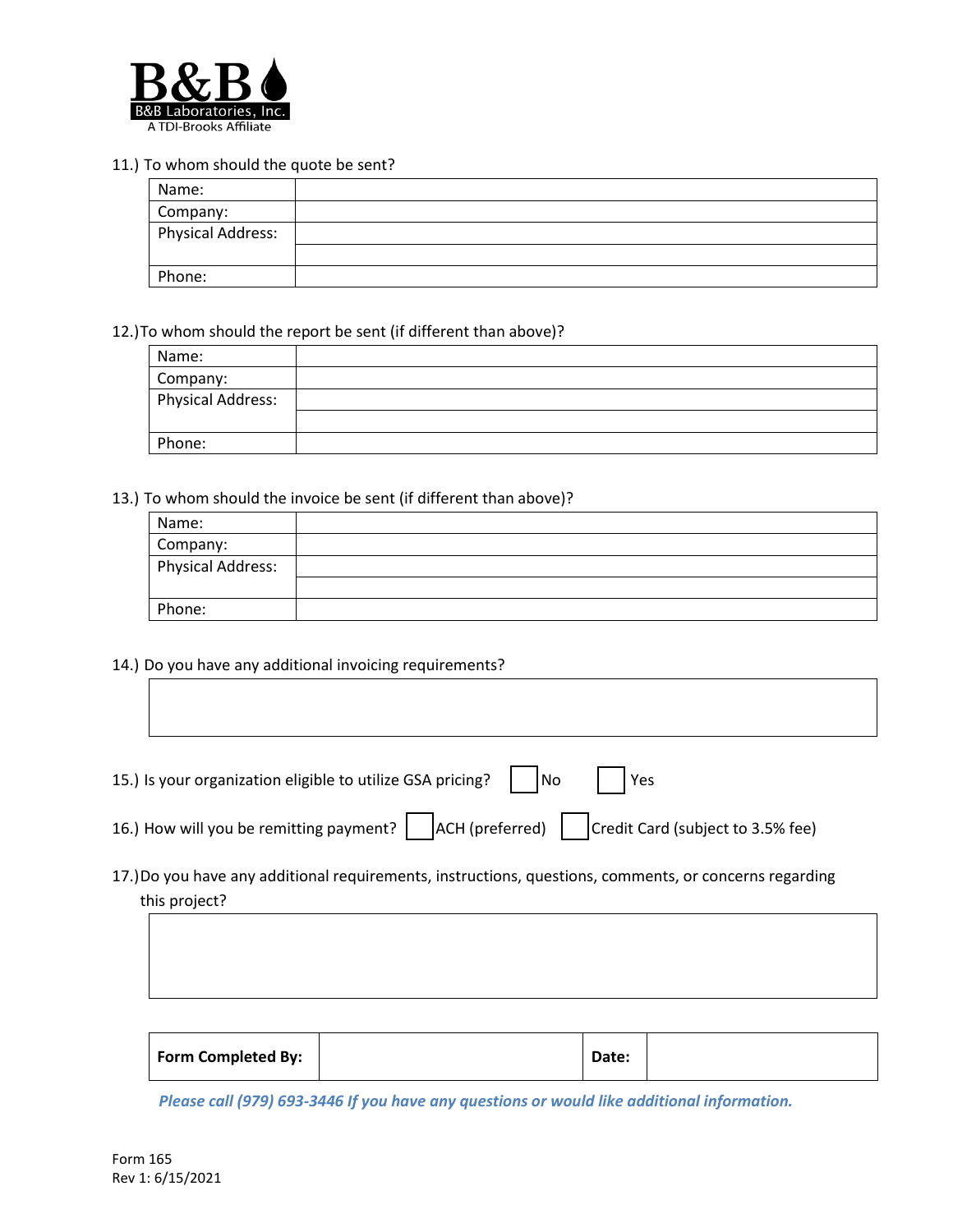

|                          | QTY. ITEM#                                | <b>DESCRIPTION/TYPE OF SERVICE</b>                             | <b>MATRIX</b>     | <b>ANALYTE DESCRIPTIONS</b>                                               |  |  |  |
|--------------------------|-------------------------------------------|----------------------------------------------------------------|-------------------|---------------------------------------------------------------------------|--|--|--|
|                          |                                           | Organic Analyses by GC/MS (per sample)                         |                   |                                                                           |  |  |  |
|                          | C1078A                                    | Organochlorine (Chlorinated Pesticides and PCBs)               | <b>Tissue</b>     | 31 Pesticides, all 209 PCB Congeners                                      |  |  |  |
|                          | C1078B                                    | Organochlorine (Chlorinated Pesticides and PCBs)               | Sediment/Soil     | 31 Pesticides, all 209 PCB Congeners                                      |  |  |  |
|                          | C1078C                                    | Organochlorine (Chlorinated Pesticides and PCBs)               | Water             | 31 Pesticides, all 209 PCB Congeners                                      |  |  |  |
|                          | C1078D                                    | <b>PCB</b>                                                     | <b>Tissue</b>     | All 209 PCB Congeners                                                     |  |  |  |
|                          | C1078E                                    | <b>PCB</b>                                                     | Sediment/Soil     | All 209 PCB Congeners                                                     |  |  |  |
|                          | C1078F                                    | PCB                                                            | Water             | All 209 PCB Congeners                                                     |  |  |  |
|                          | C1078G                                    | <b>Total PCB</b>                                               | <b>Tissue</b>     | Total of all 209 PCB Congeners                                            |  |  |  |
|                          | C1078H                                    | <b>Total PCB</b>                                               | Sediment/Soil     | Total of all 209 PCB Congeners                                            |  |  |  |
|                          | C1078I                                    | <b>Total PCB</b>                                               | Water             | Total of all 209 PCB Congeners                                            |  |  |  |
|                          | C1078J                                    | Organochlorine (Chlorinated Pesticides Only)                   | Tissue            | 31 Pesticides                                                             |  |  |  |
|                          | C1078K                                    | Organochlorine (Chlorinated Pesticides Only)                   | Sediment/Soil     | 31 Pesticides                                                             |  |  |  |
|                          | C1078L                                    | Organochlorine (Chlorinated Pesticides Only)                   | Water             | 31 Pesticides                                                             |  |  |  |
|                          | C1046A                                    | Polybrominated Biphenyl (PBBs)                                 | <b>Tissue</b>     | 19 Congeners                                                              |  |  |  |
|                          | C1046B                                    | Polybrominated Biphenyl (PBBs)                                 | Sediment/Soil     | 19 Congeners                                                              |  |  |  |
|                          | C1042A                                    | Polybrominated diphenylethers (PBDEs)                          | <b>Tissue</b>     | 55 Congeners                                                              |  |  |  |
|                          | C1042B                                    | Polybrominated diphenylethers (PBDEs)                          | Sediment/Soil     | 55 Congeners                                                              |  |  |  |
|                          | C1068A                                    | Butyltin (BTs)                                                 | <b>Tissue</b>     | Mono-, Di-, Tri-, Tetra- buytItins                                        |  |  |  |
|                          | C1068B                                    | Butyltin (BTs)                                                 | Sediment/Soil     | Mono-, Di-, Tri-, Tetra- buytItins                                        |  |  |  |
|                          | C1068C                                    | Butyltin (BTs)                                                 | Water             | Mono-, Di-, Tri-, Tetra- buytItins                                        |  |  |  |
|                          | C1006A                                    | Alkylated Polycyclic Aromatic Hydrocarbon (PAHs)               | <b>Tissue</b>     | 28 Parent PAHs, 35 Alkylated Homologs, 10 Biomarkers                      |  |  |  |
|                          | C1006B                                    | Alkylated Polycyclic Aromatic Hydrocarbon (PAHs)               | Sediment/Soil     | 28 Parent PAHs, 35 Alkylated Homologs, 10 Biomarkers                      |  |  |  |
|                          | C1006C                                    | Alkylated Polycyclic Aromatic Hydrocarbon (PAHs)               | Water             | 28 Parent PAHs, 35 Alkylated Homologs, 10 Biomarkers                      |  |  |  |
|                          | C1006G                                    | Alkylated Polycyclic Aromatic Hydrocarbon (PAHs)               | Product           | 28 Parent PAHs, 35 Alkylated Homologs, 10 Biomarkers                      |  |  |  |
|                          | C1006D                                    | Polycyclic Aromatic Hydrocarbon (PAHs)                         | Tissue            | 18 EPA Priority Parent PAHs Only                                          |  |  |  |
|                          | C1006E                                    | Polycyclic Aromatic Hydrocarbon (PAHs)                         | Sediment/Soil     | 18 EPA Priority Parent PAHs Only                                          |  |  |  |
|                          | C1006F                                    | Polycyclic Aromatic Hydrocarbon (PAHs)                         | Water             | 18 EPA Priority Parent PAHs Only                                          |  |  |  |
|                          | C1006H                                    | Polycyclic Aromatic Hydrocarbon (PAHs)                         | Product           | 18 EPA Priority Parent PAHs Only                                          |  |  |  |
|                          | C1014A                                    |                                                                | <b>Tissue</b>     | 50-550 m/z or Client Specified Mass Range                                 |  |  |  |
|                          | C1014B                                    | Full Scan Analysis<br>Full Scan Analysis                       | Sediment/Soil     | 50-550 m/z or Client Specified Mass Range                                 |  |  |  |
|                          |                                           | Organic Analyses by GC/FID (per sample)                        |                   |                                                                           |  |  |  |
|                          | C1016A                                    | Aliphatic/Total Petroleum Hydrocarbons (ALI/TPH)               | Sediment/Soil     | n-C9 to n-C40, 7 branched isoprenoids, TPH (n-C9 to n-C40)                |  |  |  |
|                          | C1016B                                    | Aliphatic/Total Petroleum Hydrocarbons (ALI/TPH)               | Water             | n-C9 to n-C40, 7 branched isoprenoids, TPH (n-C9 to n-C40)                |  |  |  |
|                          | C1016E                                    | Aliphatic/Total Petroleum Hydrocarbons (ALI/TPH)               | Product           |                                                                           |  |  |  |
|                          | C1016C                                    |                                                                | Sediment/Soil     | n-C9 to n-C40, 7 branched isoprenoids, TPH (n-C9 to n-C40)                |  |  |  |
|                          | C1016D                                    | Total Petroleum Hydrocarbons (TPH)                             |                   | TPH (n-C9 to n-C40)<br>TPH $(n-C9$ to $n-C40)$                            |  |  |  |
|                          | C1016F                                    | Total Petroleum Hydrocarbons (TPH)                             | Water<br>Product  |                                                                           |  |  |  |
|                          |                                           | Total Petroleum Hydrocarbons (TPH)                             |                   | TPH (n-C9 to n-C40)                                                       |  |  |  |
|                          |                                           | Organic Analyses by LC/MS (per sample)                         |                   |                                                                           |  |  |  |
|                          | C1104A                                    | Perfluoro Compound Analysis (PFOS, PFOA, & PFHS)               | Tissue            | 28 Analytes                                                               |  |  |  |
|                          | C1104B                                    | Perfluoro Compound Analysis (PFOS, PFOA, & PFHS)               | Sediment/Soil     | 28 Analytes                                                               |  |  |  |
|                          | C1104C                                    | Perfluoro Compound Analysis (PFOS, PFOA, & PFHS)               | Water             | 28 Analytes                                                               |  |  |  |
|                          | C1111A                                    | <b>Full Scan Analysis</b>                                      | Tissue            | 100-1,200 m/z or Client Specified Mass Range                              |  |  |  |
|                          | C1111B                                    | <b>Full Scan Analysis</b><br>Caffeine and Sucralose            | Sediment/Soil     | 100-1,200 m/z or Client Specified Mass Range                              |  |  |  |
|                          | C1107A                                    |                                                                | Water             | 2 Analytes                                                                |  |  |  |
|                          | <b>Surface Geochemical Analyses (SGE)</b> |                                                                |                   |                                                                           |  |  |  |
|                          | C1074A                                    | C15+ Hydrocarbons                                              | Sediment/Soil     | $n$ -C15 to $n$ -C36, 2 branched isoprenoids, TPH ( $n$ -C15 to $n$ -C36) |  |  |  |
|                          | C1001A                                    | Total Scanning Fluorescence (TSF)                              | Sediment/Soil     | Intensity Units, Excitation = 230 nm, Emission = 350 nm                   |  |  |  |
|                          | C1008A                                    | Headspace Interstitial Gas Analysis by GC/TCD/FID              | Gas/Sediment/Soil | C1 to C5 alkane and alkene gases, CO2                                     |  |  |  |
|                          | C1057A                                    | Headspace Interstitial Gas Carbon Isotopic Analysis by GC/IRMS | Gas/Sediment/Soil | C1 to C5 hydrocarbon gases, CO2                                           |  |  |  |
|                          |                                           | Elemental Carbon Analyses (per sample)                         |                   |                                                                           |  |  |  |
|                          | C1096A                                    | Total Organic Carbon (TOC)                                     | Water             | % Carbon, mg Carbon                                                       |  |  |  |
|                          | C1096B                                    | Total Carbonate (TC)                                           | Water             | % Carbon, mg Carbon                                                       |  |  |  |
|                          | C1005A                                    | Total Organic Carbon (TOC)                                     | Sediment/Soil     | % Carbon, mg Carbon                                                       |  |  |  |
|                          | C1005B                                    | Total Carbonate (TC)                                           | Sediment/Soil     | % Carbon, mg Carbon                                                       |  |  |  |
| <b>Physical Analyses</b> |                                           |                                                                |                   |                                                                           |  |  |  |
|                          | C1088A                                    | <b>Total Suspended Solids (TSS)</b>                            | Water             | mg/L Total Suspended Solids                                               |  |  |  |
|                          | C1098A                                    | Wet and Dry Weights                                            | Tissue            | Reported as mass and % Dry/Wet                                            |  |  |  |
|                          | C1098B                                    | Wet and Dry Weights                                            | Sediment/Soil     | Reported as mass and % Dry/Wet                                            |  |  |  |
|                          | C1097A                                    | Lipid Content                                                  | Tissue            | Reported as % Dry/Wet                                                     |  |  |  |
|                          | C1012A                                    | Shell Length and Volume                                        | Tissue            | ΝA                                                                        |  |  |  |